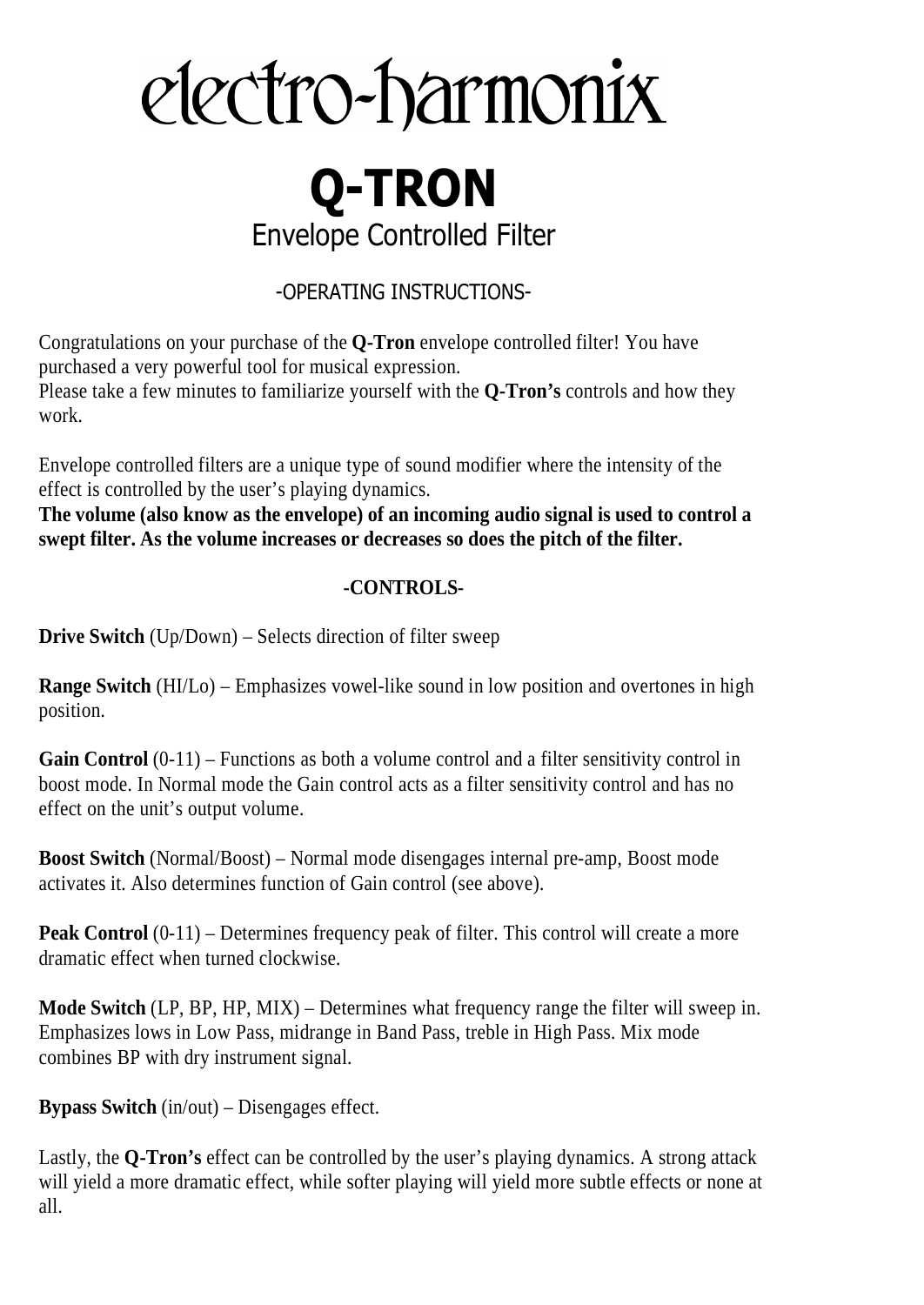### **-OPERATION-**

Your unit comes equipped with a 24-volt/100mA tip positive, external power adapter (European models come equipped with a 24v DC/30mA tip positive adapter). Use only the power adapter supplied. Using the wrong adapter can cause serious bodily injury. Using the wrong adapter may also damage your unit and will void the warranty.

Make sure all controls are set at minimum. Connect your instrument to the input jack and your amplifier to the effect out jack. The unit's power LED should be lit.

Set the Q-Tron's controls to the following:

Drive Switch: Up Range Switch: Low Mode Switch: BP Peak Control: Maximum Boost Switch: Normal Gain Control: See Below

Vary the Gain control until the Overload Indicator LED lights on most of the notes you play. If no effect is noticeable, depress the Bypass switch to engage the effect. With this setting the user should be able to approximate the sound of a conventional wah wah pedal. Experiment with this setting to see how the **Q-Tron** reacts to playing dynamics.

Adjusting the Gain and Peak controls will vary the amount and intensity of the effect. For tonal variations adjust the Range, Mode, and Drive controls.

To attain an effect similar to an original Mutron III, set the Q-Tron's controls to the following:

Drive Switch: Down Range Switch: Low Mode Switch: BP Peak Control: Maximum Boost Switch: Boost Gain Control: See Below

Vary the Gain control until the Overload Indicator LED lights on only the loudest notes you play. Increasing the Gain will saturate the filter, yielding those famous, "chewy" Mutron-like sounds. Adjusting the Peak control will vary the intensity of the effect. For tonal variations, adjust the Range, Mode, and Drive controls.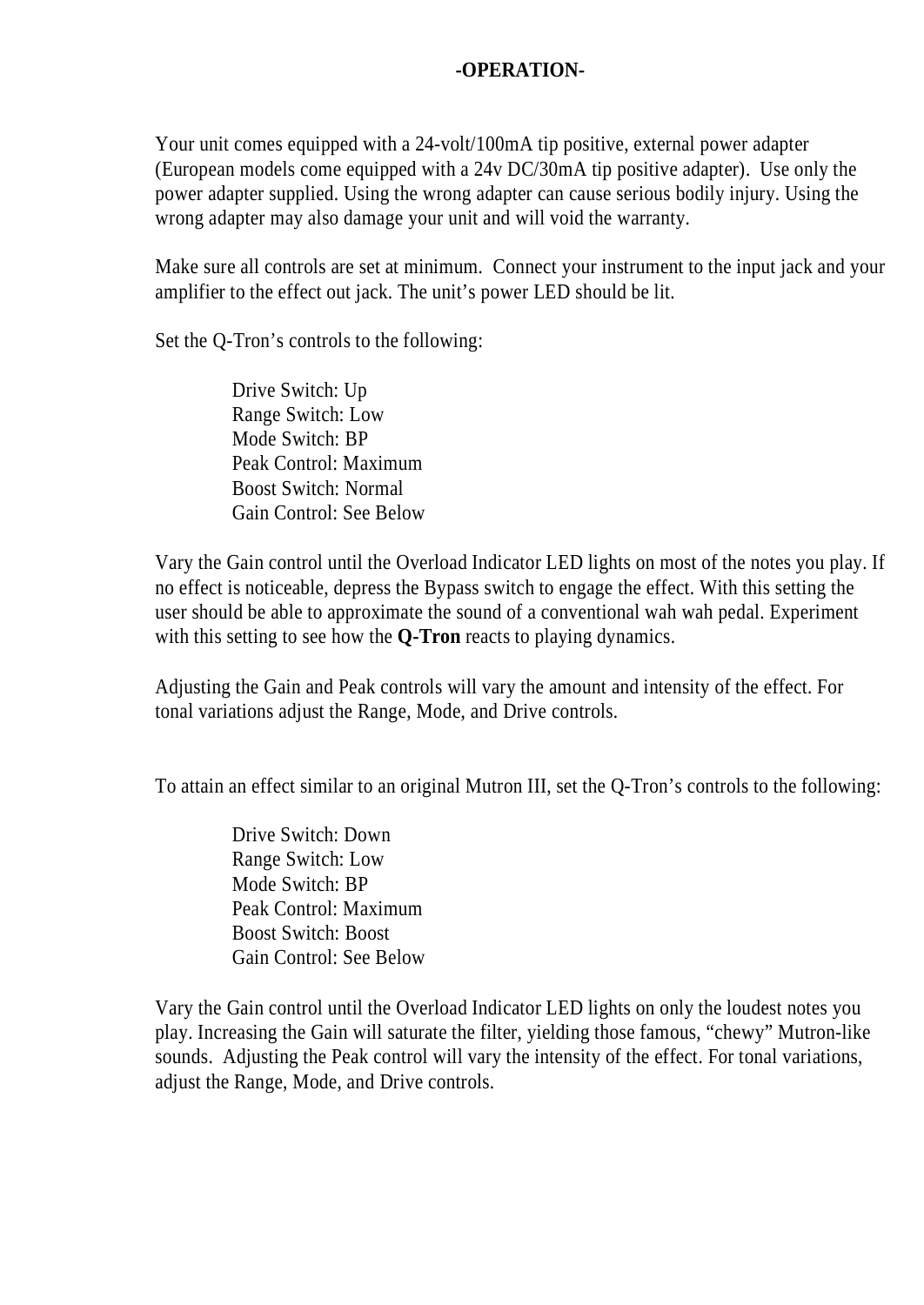## **-OPTIONS FOR USE-**

Due to the **Q-Tron's** extended frequency response, it can be used with a wide variety of electronic instruments. Here are some setting tips for use with different instrument types:

**Range Control**: Lo range is the best for rhythm guitar and bass. Hi range is best for lead guitar, brass, and wind use. Both ranges work well with keyboards.

**Mix Mode**: Works especially well with bass guitar (May require higher peak settings).

**Drive Switch**: Down Drive works well with bass guitar. Up Drive is best with guitar and keyboards.

The **Q-Tron** can also be used in conjunction with other effect pedals. Here are some interesting combinations:

**Q-Tron** and **Big Muff** distortion: Place the distortion after the **Q-Tron** in the signal chain. The use of distortion will dramatically increase the intensity of the **Q-Tron's** effect. You can also place the Distortion before the **Q-tron,** but his combination tends to flatten the dynamic response range of the effect.

**Q-Tron** into another **Q-Tron**: Try this with one unit in the Up Drive position and one in the Down Drive position.

**Q-Tron** and octave divider: Place the octave divider before the **Q-Tron** in the signal chain. Make sure to use an octave divider which maintains the natural envelope of the signal. This combination will yield sounds similar to an analog synthesizer.

As always, experiment to achieve your own unique sound. When used properly, the **Q-Tron** will provide a lifetime of playing pleasure!